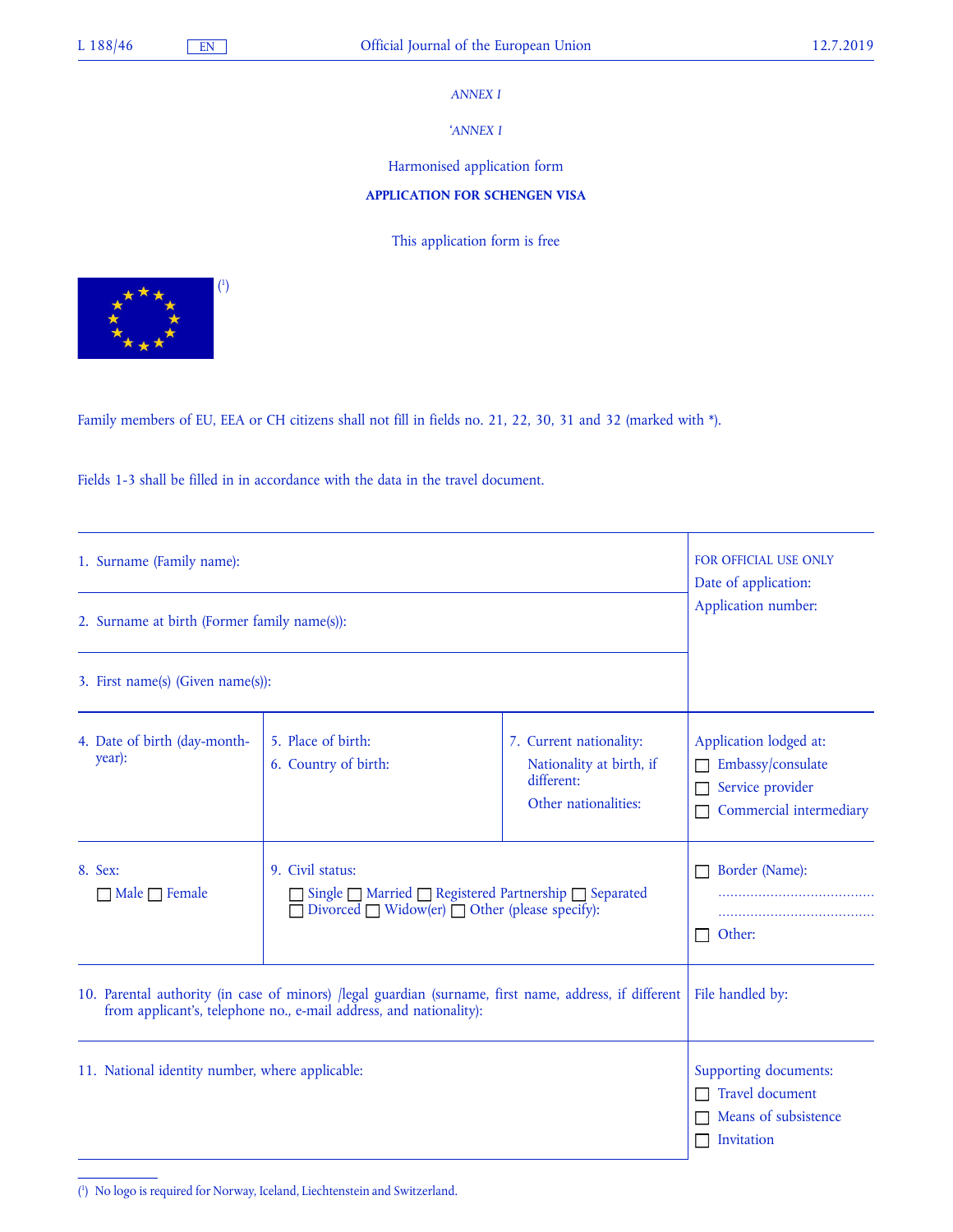| 12. Type of travel document:<br>□ Ordinary passport □ Diplomatic passport □ Service passport □ Official passport □ Special<br>passport<br>□ Other travel document (please specify):                          |                                                                                                                                                                                                                                                      |                                |                                  |                                          |                                                         |  |
|--------------------------------------------------------------------------------------------------------------------------------------------------------------------------------------------------------------|------------------------------------------------------------------------------------------------------------------------------------------------------------------------------------------------------------------------------------------------------|--------------------------------|----------------------------------|------------------------------------------|---------------------------------------------------------|--|
|                                                                                                                                                                                                              | 13. Number of travel<br>document:                                                                                                                                                                                                                    | 14. Date of issue:             | 15. Valid until:                 | 16. Issued by (country):                 | <b>TMI</b><br>Means of transport                        |  |
| 17. Personal data of the family member who is an EU, EEA or CH citizen if applicable                                                                                                                         |                                                                                                                                                                                                                                                      |                                |                                  |                                          | Other:<br>Visa decision:<br>Refused                     |  |
| Surname (Family name):                                                                                                                                                                                       |                                                                                                                                                                                                                                                      | First name(s) (Given name(s)): |                                  | Issued:<br>$\mathbf{A}$                  |                                                         |  |
| year):                                                                                                                                                                                                       | Date of birth (day-month-                                                                                                                                                                                                                            | Nationality:                   |                                  | Number of travel document<br>or ID card: | C<br><b>LTV</b><br>$\Box$ Valid:                        |  |
| 18. Family relationship with an EU, EEA or CH citizen if applicable:<br>□ spouse □ child □ grandchild □ dependent ascendant<br>Registered Partnership other:                                                 |                                                                                                                                                                                                                                                      |                                |                                  |                                          | From:<br>Until:                                         |  |
|                                                                                                                                                                                                              | 19. Applicant's home address and e-mail address:                                                                                                                                                                                                     |                                |                                  | Telephone no.:                           |                                                         |  |
| 20. Residence in a country other than the country of current nationality:<br>$\Box$ No                                                                                                                       |                                                                                                                                                                                                                                                      |                                |                                  |                                          |                                                         |  |
| *21. Current occupation:                                                                                                                                                                                     |                                                                                                                                                                                                                                                      |                                |                                  |                                          | Number of entries:<br>$\Box$ 1 $\Box$ 2 $\Box$ Multiple |  |
|                                                                                                                                                                                                              | *22. Employer and employer's address and telephone number. For students, name and address of<br>educational establishment:                                                                                                                           | Number of days:                |                                  |                                          |                                                         |  |
| 23. Purpose(s) of the journey:<br>Tourism □ Business □ Visiting family or friends □ Cultural □ Sports □ Official visit<br>Medical reasons $\Box$ Study $\Box$ Airport transit $\Box$ Other (please specify): |                                                                                                                                                                                                                                                      |                                |                                  |                                          |                                                         |  |
| 24. Additional information on purpose of stay:                                                                                                                                                               |                                                                                                                                                                                                                                                      |                                |                                  |                                          |                                                         |  |
|                                                                                                                                                                                                              | 25. Member State of main destination (and other<br>Member States of destination, if applicable):                                                                                                                                                     |                                | 26. Member State of first entry: |                                          |                                                         |  |
|                                                                                                                                                                                                              | 27. Number of entries requested:<br>□ Single entry □ Two entries □ Multiple entries<br>Intended date of arrival of the first intended stay in the Schengen area:<br>Intended date of departure from the Schengen area after the first intended stay: |                                |                                  |                                          |                                                         |  |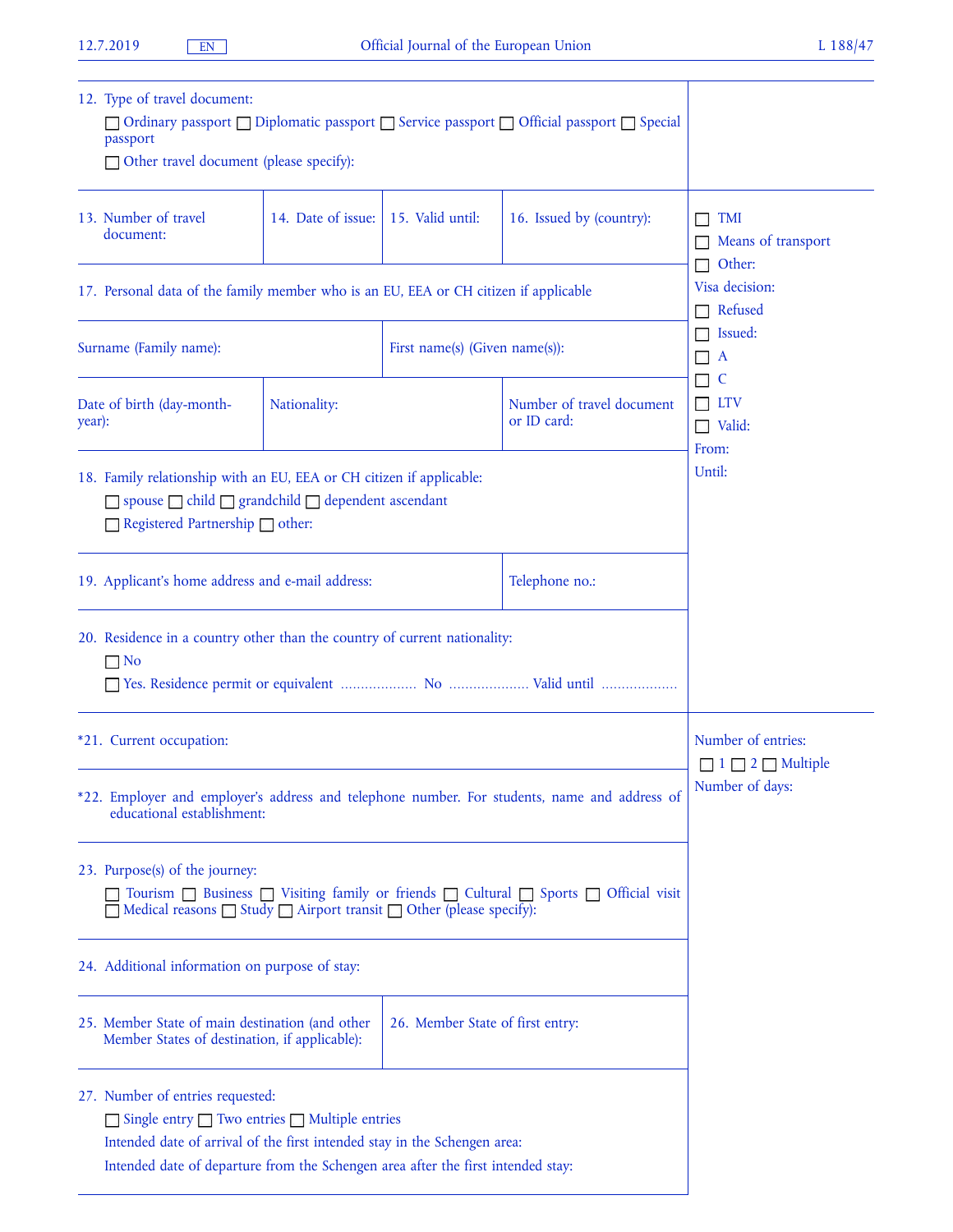| 28. Fingerprints collected previously for the purpose of applying for a Schengen visa: $\Box$ No $\Box$ Yes.                                                                   |                                                                                                                                                                                                                |
|--------------------------------------------------------------------------------------------------------------------------------------------------------------------------------|----------------------------------------------------------------------------------------------------------------------------------------------------------------------------------------------------------------|
| 29. Entry permit for the final country of destination, where applicable:                                                                                                       |                                                                                                                                                                                                                |
| *30. Surname and first name of the inviting person(s) in the Member State(s). If not applicable, name<br>of hotel(s) or temporary accommodation(s) in the Member State(s):     |                                                                                                                                                                                                                |
| Address and e-mail address of inviting<br>person(s)/hotel(s)/temporary accommodation(s):                                                                                       | Telephone no.:                                                                                                                                                                                                 |
| *31. Name and address of inviting company/organisation:                                                                                                                        |                                                                                                                                                                                                                |
| Surname, first name, address, telephone no., and<br>e-mail address of contact person in company/or-<br>ganisation:                                                             | Telephone no. of company/organisation:                                                                                                                                                                         |
| *32. Cost of travelling and living during the applicant's stay is covered:                                                                                                     |                                                                                                                                                                                                                |
| by the applicant himself/herself<br>Means of support:<br>Cash<br>Traveller's cheques<br>Credit card<br>Pre-paid accommodation<br>Pre-paid transport<br>Other (please specify): | by a sponsor (host, company, organisation),<br>please specify:<br>Means of support:<br>Cash<br>Accommodation provided<br>All expenses covered during the stay<br>Pre-paid transport<br>Other (please specify): |

I am aware that the visa fee is not refunded if the visa is refused.

Applicable in case a multiple-entry visa is applied for:

I am aware of the need to have an adequate travel medical insurance for my first stay and any subsequent visits to the territory of Member States.

I am aware of and consent to the following: the collection of the data required by this application form and the taking of my photograph and, if applicable, the taking of fingerprints, are mandatory for the examination of the application; and any personal data concerning me which appear on the application form, as well as my fingerprints and my photograph will be supplied to the relevant authorities of the Member States and processed by those authorities, for the purposes of a decision on my application.